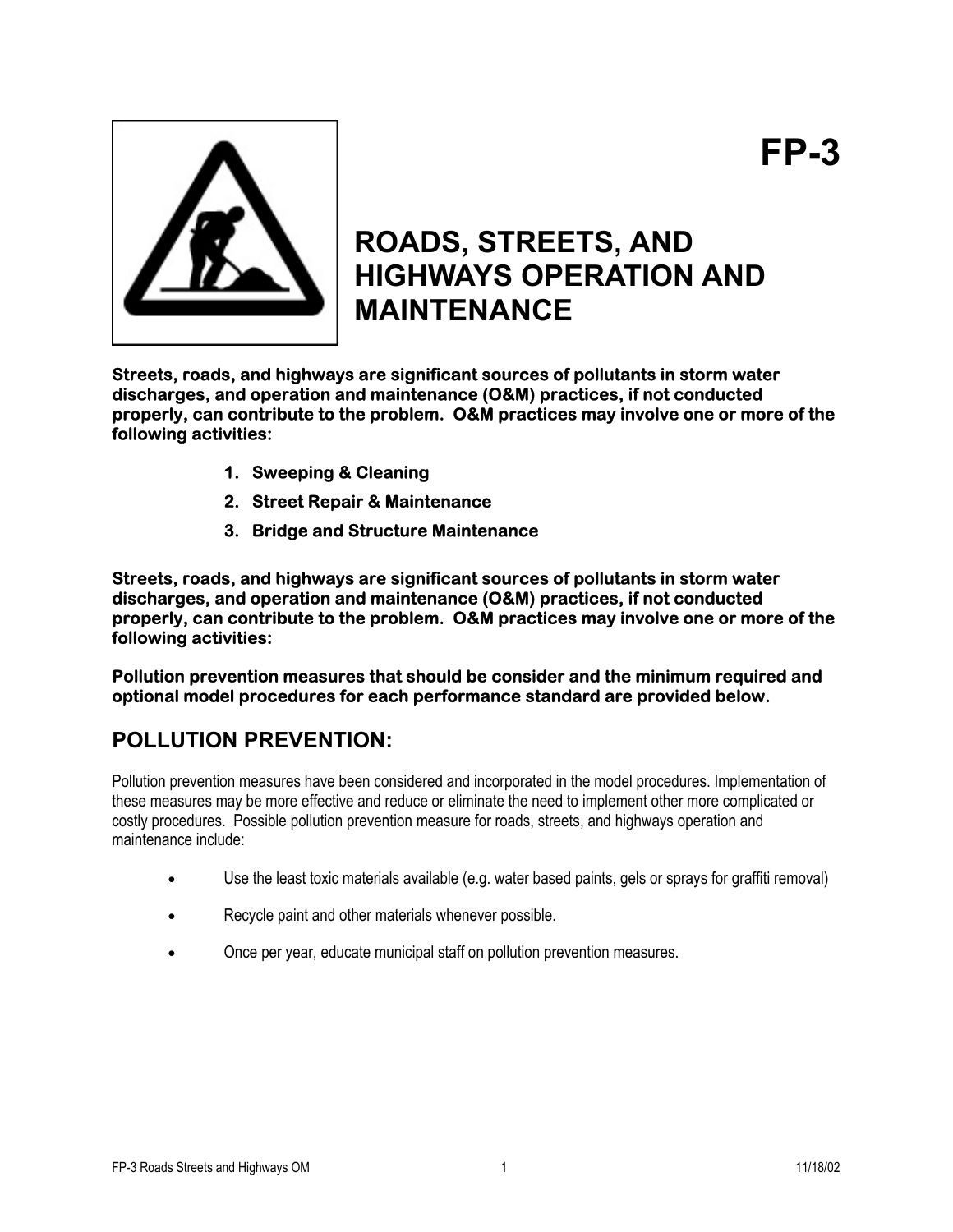# **MODEL PROCEDURES:**

# **1. Sweeping & Cleaning**

### **Sweeping Frequency and Timing**

- $\checkmark$  Maintain a consistent sweeping schedule. Provide minimum monthly sweeping of streets.
- $\checkmark$  Perform street cleaning during dry weather if possible.
- $\checkmark$  Avoid wet cleaning or flushing of streets, and utilize dry methods where possible.
- $\checkmark$  If flushing of a street is absolutely necessary, sweep and remove debris before flushing. Do not let wash water enter storm drain inlets. Collect wash water and direct to a dirt or vegetated area, pump into a vacuum truck and dispose of properly.

### OPTIONAL:

• Consider increasing sweeping frequency based on factors such as traffic volume, land use, field observations of sediment and trash accumulation, proximity to water courses, etc.

### **Equipment Operation and Selection**

Î*Note: Permission must be obtained for any discharge of wash water to the sanitary sewer from the local sewering agency.* 

- $\checkmark$  Maintain cleaning equipment in good working condition and purchase replacement equipment as needed. Old sweepers should be replaced as needed with new technologically advanced sweepers (preferably regenerative air sweepers) that maximize pollutant removal.
- $\checkmark$  Operate sweepers at manufacturer requested optimal speed levels to increase effectiveness.
- $\checkmark$  Clean sweepers at a wash rack that drains to the sanitary sewer. The wash rack area should be covered and bermed and wash water should drain to a clarifier prior to entering the sanitary sewer.
- $\checkmark$  Regularly inspect vehicles and equipment for leaks, and repair immediately.

OPTIONAL:

- If available use vacuum or regenerative air sweepers in the high sediment and trash areas (typically industrial/commercial).
- **Management of Material Removed by Sweeping**
- $\checkmark$  Dispose of street sweeping debris and dirt at a landfill.
- $\checkmark$  Do not store swept material along the side of the street or near a storm drain inlet.
- $\checkmark$  If dewatering of saturated materials is necessary it should be conducted in a designated area away from storm drain inlets and the water contained for proper disposal.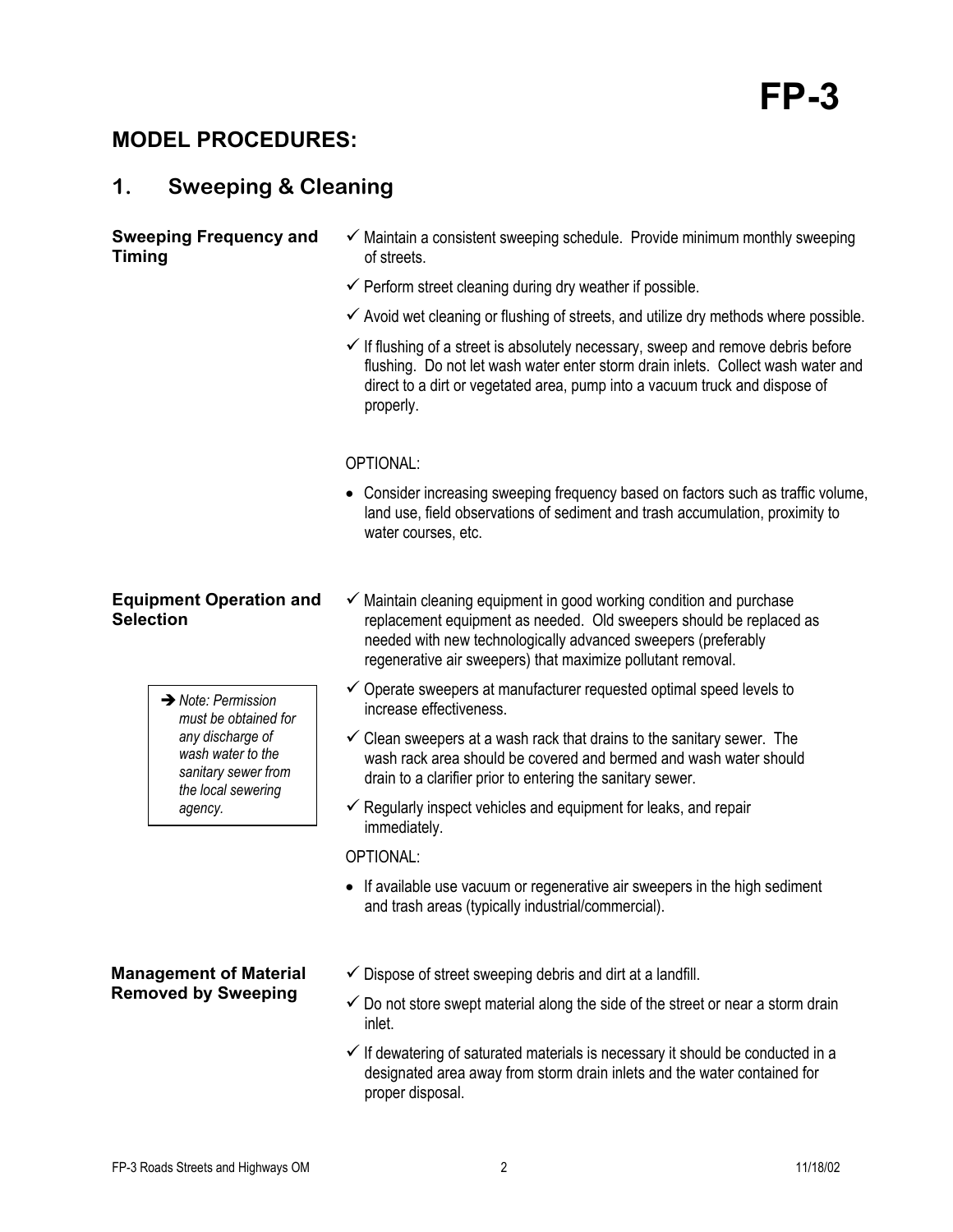# **FP-3**

**→ Note: Permission** *must be obtained for any discharge of wash water to the sanitary sewer from the local sewering agency.* 

### **Maximize Access for Sweepers**

- $\checkmark$  If authorized by the local sanitation agency, water may be discharged to the sanitary sewer only after passing through a clarifier. As an alternative, dewatering can be conducted in a containment area in which saturated materials are placed on a tarp and allowed to dry. Dry debris is then disposed of properly.
- $\checkmark$  Keep debris storage to a minimum during the wet season or make sure debris piles are contained (e.g. by berming the area) or covered (e.g. with tarps or permanent covers).
- $\checkmark$  Keep accurate operation logs to track program.
- $\checkmark$  Properly maintain and operate equipment; which will increase efficiency.
- $\checkmark$  Sweeping should be conducted as close to the curb line as possible.

OPTIONAL:

- Institute a parking policy to restrict parking in problematic areas during periods of street sweeping.
- Post permanent street sweeping signs in problematic areas; use temporary signs if installation of permanent signs is not possible.
- Develop and distribute flyers notifying residents of street sweeping schedules.

# **2. Repair and Maintenance**

- **Pavement Marking**  $\checkmark$  **Develop paint handling procedures for proper use, storage, and disposal of** paints.
	- $\checkmark$  Transfer and load paint and hot thermoplastic away from storm drain inlets.
	- $\checkmark$  Street or hand sweep thermoplastic grindings. Yellow thermoplastic grindings may require special handling as they may contain lead.
	- $\checkmark$  Replace paints containing lead and tributyltin with less toxic alternatives.
	- $\checkmark$  Use water based paints. Clean application equipment in a sink that is connected to the sanitary sewer.
	- $\checkmark$  Properly store leftover paints if they are to be kept for the next job, or dispose of properly.
	- $\checkmark$  See *Spill Control procedure sheet* for guidance on the proper cleanup of paint spills.

### **Concrete Installation and Repair**

- $\checkmark$  Avoid mixing excess amounts of fresh concrete or cement mortar on-site. Only mix what is needed for the job.
- $\checkmark$  Wash concrete trucks off site or in designated areas on site, such that there is no discharge of concrete wash water into storm drain inlets, open ditches, streets, or other stormwater conveyance structures.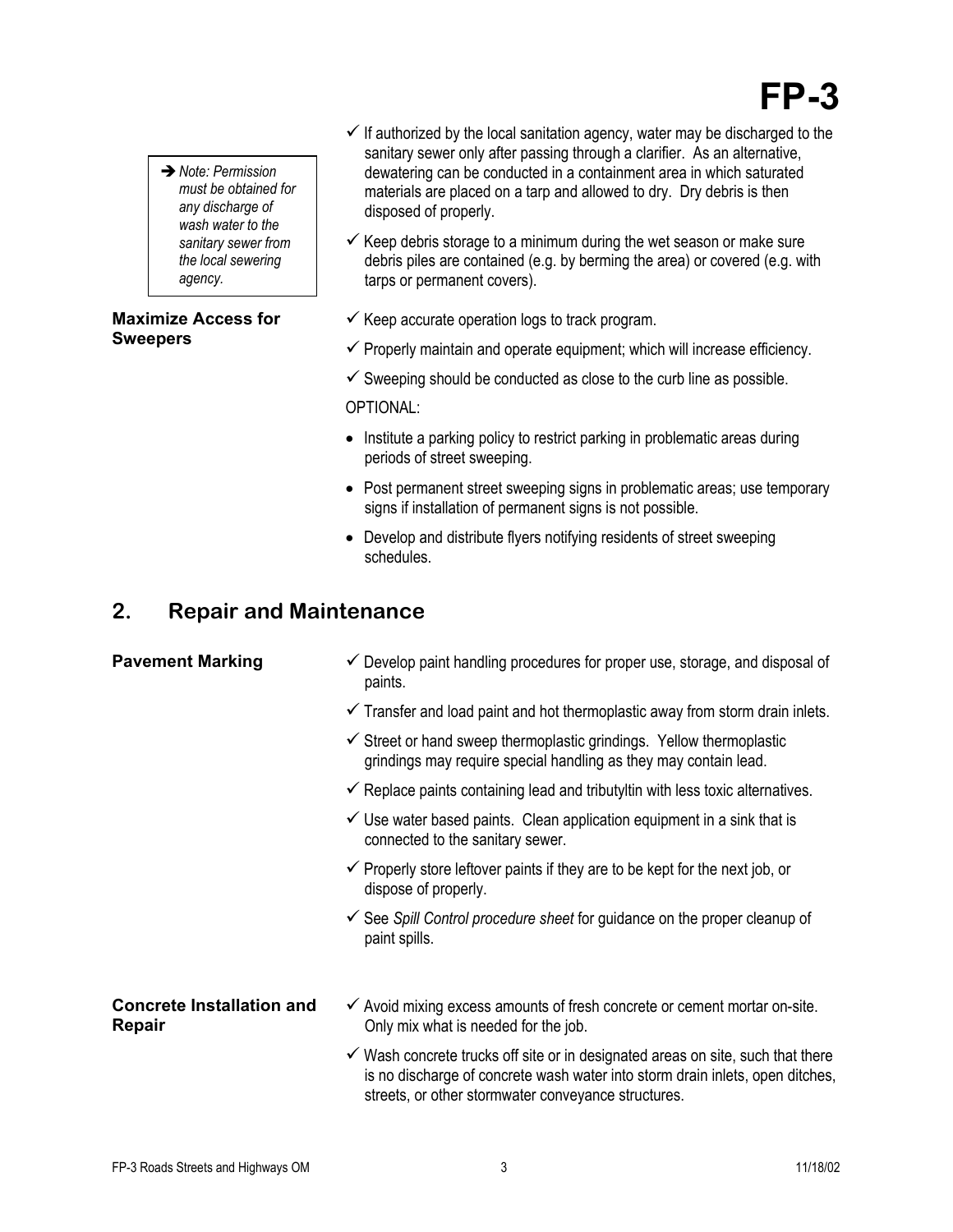- $\checkmark$  Store concrete materials under cover, away from drainage areas.
- $\checkmark$  Return leftover materials to the transit mixer. Dispose of small amounts of hardened excess concrete, grout, and mortar in the trash.
- $\checkmark$  Do not wash sweepings from exposed aggregate concrete into the street or storm drain. Collect and return sweepings to aggregate base stockpile, or dispose in the trash.
- $\checkmark$  When washing poured concrete areas to remove fine particles and expose the aggregate, contain the wash water for proper disposal; do not discharge water to the storm drain system.
- $\checkmark$  Do not allow excess concrete to be dumped on-site, except in designated areas.
- $\checkmark$  Apply concrete, asphalt, and seal coat during dry weather to allow the material to adequately dry prior to a rain event.
- $\checkmark$  When making saw cuts in pavement, use as little water as possible and perform during dry weather. Cover each nearby or appropriate storm drain inlet completely with filter fabric or plastic during the sawing operation and contain the slurry by placing straw bales, sandbags, or gravel dams around the inlets. After the liquid drains or evaporates, shovel or vacuum the slurry residue from the pavement or gutter and remove from site. Alternatively, a small on-site vacuum may be used to pick up the slurry as this will prohibit slurry from reaching storm drain inlets.
- $\checkmark$  Pre-heat, transfer or load hot bituminous material away from storm drain inlets.
- $\checkmark$  Apply concrete, asphalt, and seal coat during dry weather to allow the material to adequately dry prior to a rain event.
- $\checkmark$  Where applicable, cover and seal each nearby or appropriate storm drain inlet (with waterproof material, plastic or mesh) and maintenance holes before applying seal coat, slurry seal, etc. Leave covers in place until job is complete and until all water from emulsified oil sealants has drained or evaporated. Clean any debris from covered man holes and storm drain inlets when the job is complete.
- $\checkmark$  Use only as much water as necessary for dust control, to avoid runoff.
- $\checkmark$  Catch drips from paving equipment that is not in use with pans or absorbent material placed under the machines. Dispose of collected material and absorbents properly.
- $\checkmark$  Prior to a rain event or at the completion of a project, sweep the project area by hand or with a street sweeper.
- $\checkmark$  Clean equipment including sprayers, sprayer paint supply lines, patch and paving equipment, and mudjacking equipment at the end of each day. If equipment can be cleaned and materials reapplied at the job site, do so in compliance with the laws and regulations. Clean in a sink or other area (e.g. vehicle wash area) that is connected to the sanitary sewer.

### **Patching, Resurfacing, and Surface Sealing**

### **Equipment Cleaning, Maintenance, and Storage**

*Also see Equipment Repair & Maintenance procedure sheet.*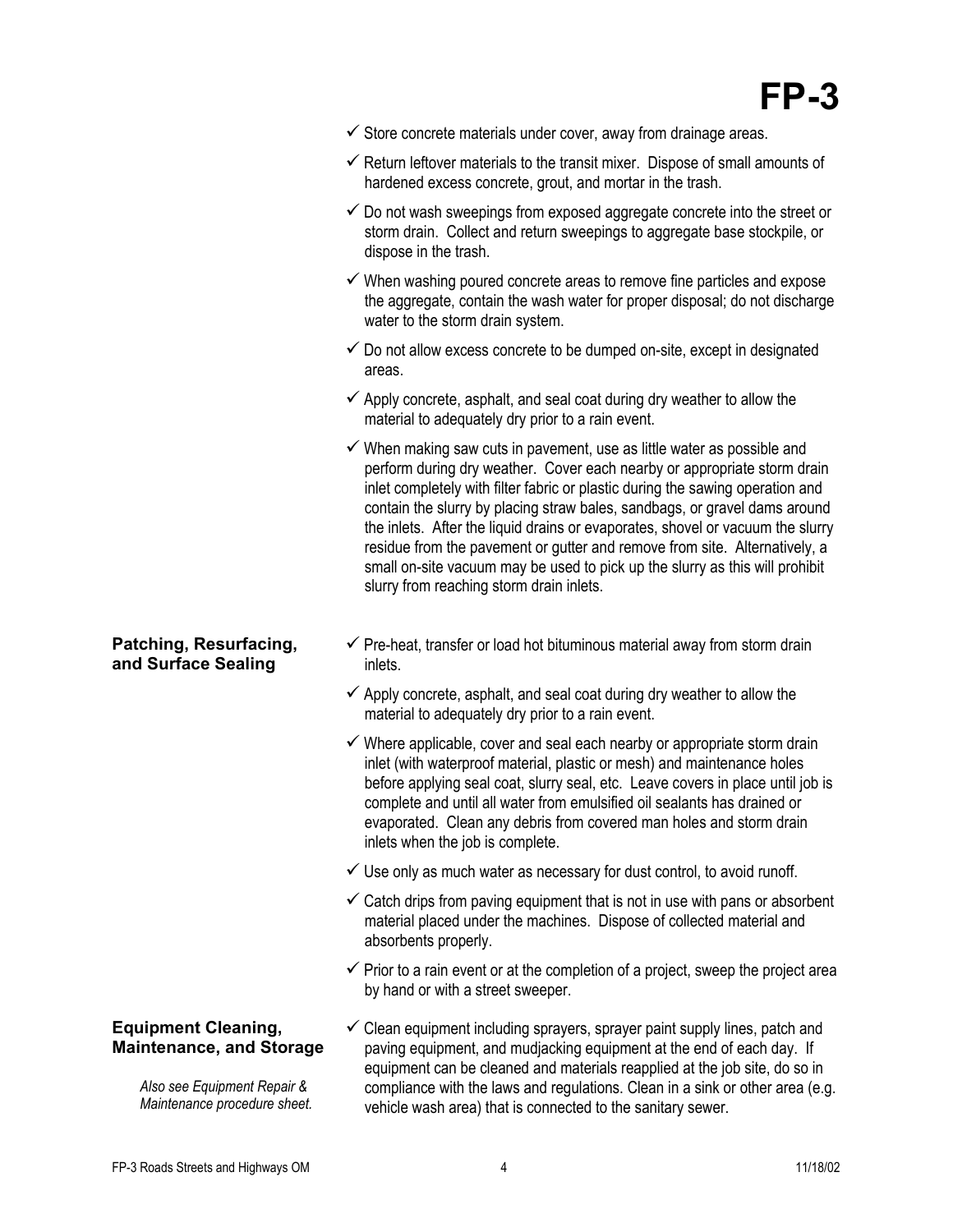# **FP-3**

- **→** Note: Permission *must be obtained for any discharge of wash water to the sanitary sewer from the local sewering agency.*
- $\checkmark$  If refueling or repairing vehicles and equipment must be done on-site, conduct the activity away from storm drain inlets and watercourses.
- $\checkmark$  Place drip pans or absorbent materials under heavy equipment when not in use.
- $\checkmark$  Clean paint brushes and tools covered with water-based paints in sinks connected to sanitary sewers. Brushes and tools covered with non-waterbased paints, finishes, or other materials must be cleaned in a manner that enables collection of used solvents (e.g., paint thinner, turpentine, etc.) for recycling or proper disposal.

OPTIONAL:

- Conduct cleaning at a corporation or maintenance yard if possible.
- When practical, perform major equipment repairs at the corporation yard.
- $\rightarrow$  In addition to the procedures above, review and apply general procedures *outlined for Minor Construction activities when conducting street, road, and highway repair and maintenance activities.*

## **3. Bridge and Structure Maintenance**

### **Painting and Paint Removal**

- $\checkmark$  Transport paint and materials to and from job sites in containers with secure lids and tied down to the transport vehicle.
- $\checkmark$  Do not transfer or load paint near storm drain inlets or watercourses.
- $\checkmark$  Test and inspect spray equipment prior to starting to paint. Tighten all hoses and connections and do not overfill paint container.
- $\checkmark$  If sand blasting is used to remove paint, cover nearby storm drain inlets prior to starting work.
- $\checkmark$  If the bridge crosses a watercourse, perform work on a maintenance traveler or platform, or use suspended netting or tarps to capture paint, rust, paint removing agents, or other materials, to prevent discharge of materials to surface waters. If sanding, use a sander with a vacuum filter bag.
- $\checkmark$  Recycle paint when possible (e.g. paint may be used for graffiti removal activities). Dispose of paint at an appropriate household hazardous waste facility.
- $\checkmark$  See Spill Control procedure sheet for guidance on the proper cleanup of paint spills.
- Graffiti Removal  $\checkmark$  Avoid graffiti abatement activities during rain events.
	- $\checkmark$  Protect nearby storm drain inlets prior to removing graffiti from walls, signs, sidewalks, or other structures needing graffiti abatement. Clean up